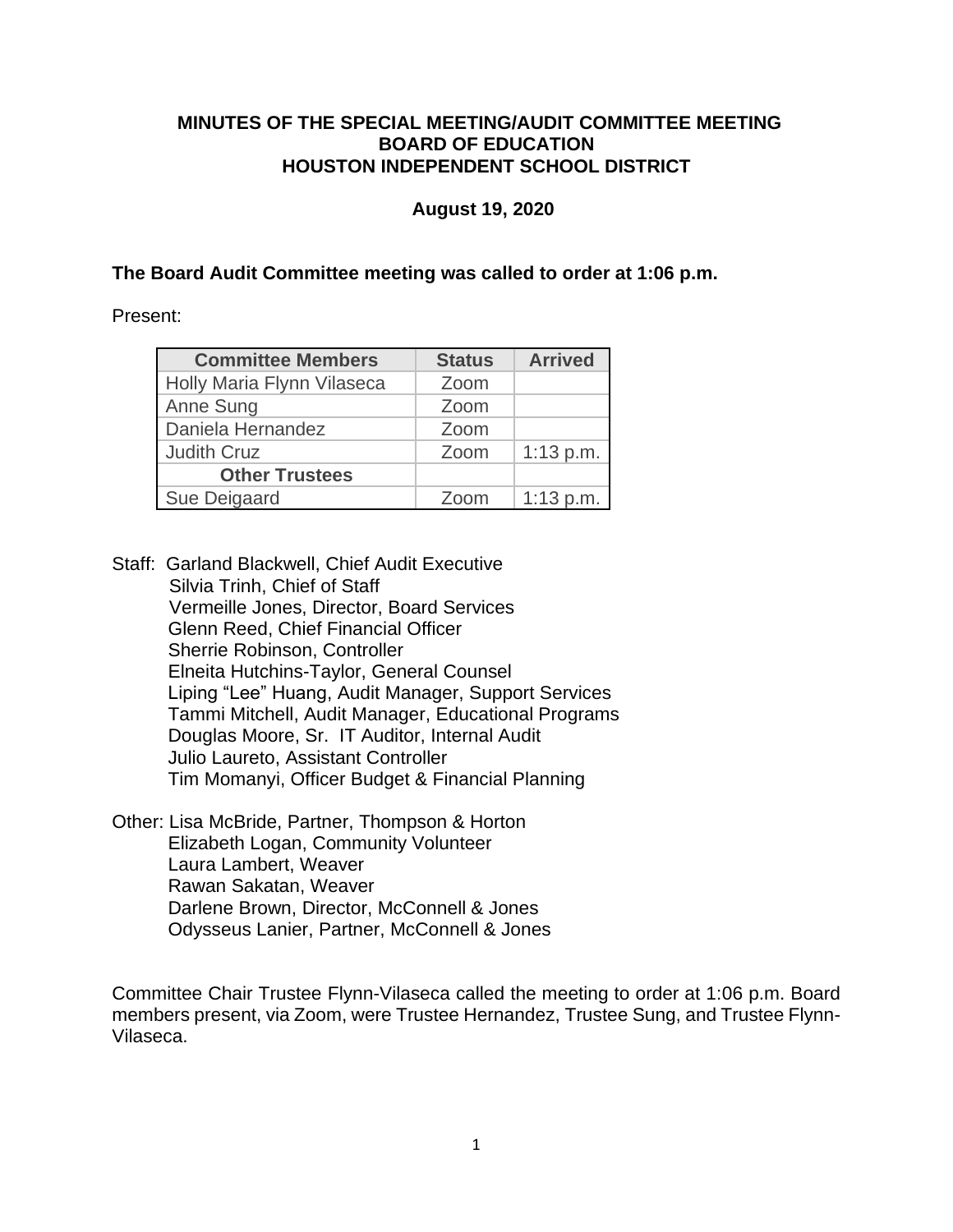# **Consideration and Approval Of Minutes From Meeting Held On April 30, 2020**

On motion by Trustee Sung, with a second by Trustee Hernandez, the minutes of the Audit Committee Meeting held on April 30, 2020, were approved by a vote of three to zero.

## **Welcome New Community Volunteer: Elizabeth Logan**

The committee members and district staff introduced themselves and welcomed Elizabeth Logan, the new community volunteer member, who in turn expressed gratitude for being invited to participate.

# **Meeting Convened as a Special Board Meeting**

Trustee Flynn Vilaseca announced that with the arrival of Trustees Cruz and Deigaard the meeting was now convened as a special meeting of the Board of Education at 1:13 p.m.

# **DISCUSSION ITEMS**

Committee Chair Trustee Vilaseca reviewed the agenda, highlighting that the goals and three major expectations may be placed on the September or October agenda. The deadline for submission for the September agenda is Monday, August 24, 2020.

## **Receive Mid-Audit Update of the Comprehensive Annual Financial Report**.

(Presented by Laura Lambert, Engagement Partner, Weaver)

- Weaver Leadership Team: Laurie Lambert, Matt Rogers, and Rawan Sakatan.
- Audit Progress. Interim fieldwork took place July 6, 2020 through July 17, 2020. Procedures included a walkthrough of accounting controls over significant transaction cycles, major federal and state financial assistance programs, tests of internal control over compliance, tests for compliance, bid/procurement testing, and tests of control over cash disbursements and payroll.
- Audit Plan Year End. Final fieldwork is tentatively scheduled for September 9, 2020 to November 6, 2020. Procedures will include Completion of Single Audit testing of compliance for major federal and state programs, testing of account balances, followup on testing started during the interim period, and a review of the Comprehensive Annual Financial Report.
- Audit Committee Concerns Trustee Sung: Are we back on track regarding our Ethics and Compliance Department?

Laura Lambert: We will review audit reports that have been done this current year and also the IIA Report that is on the agenda.

Elizabeth Logan: Of all of the cycles for which you have done walkthroughs during interim, do you come back and test the controls specifically or do you come back after those walkthroughs and do more testing?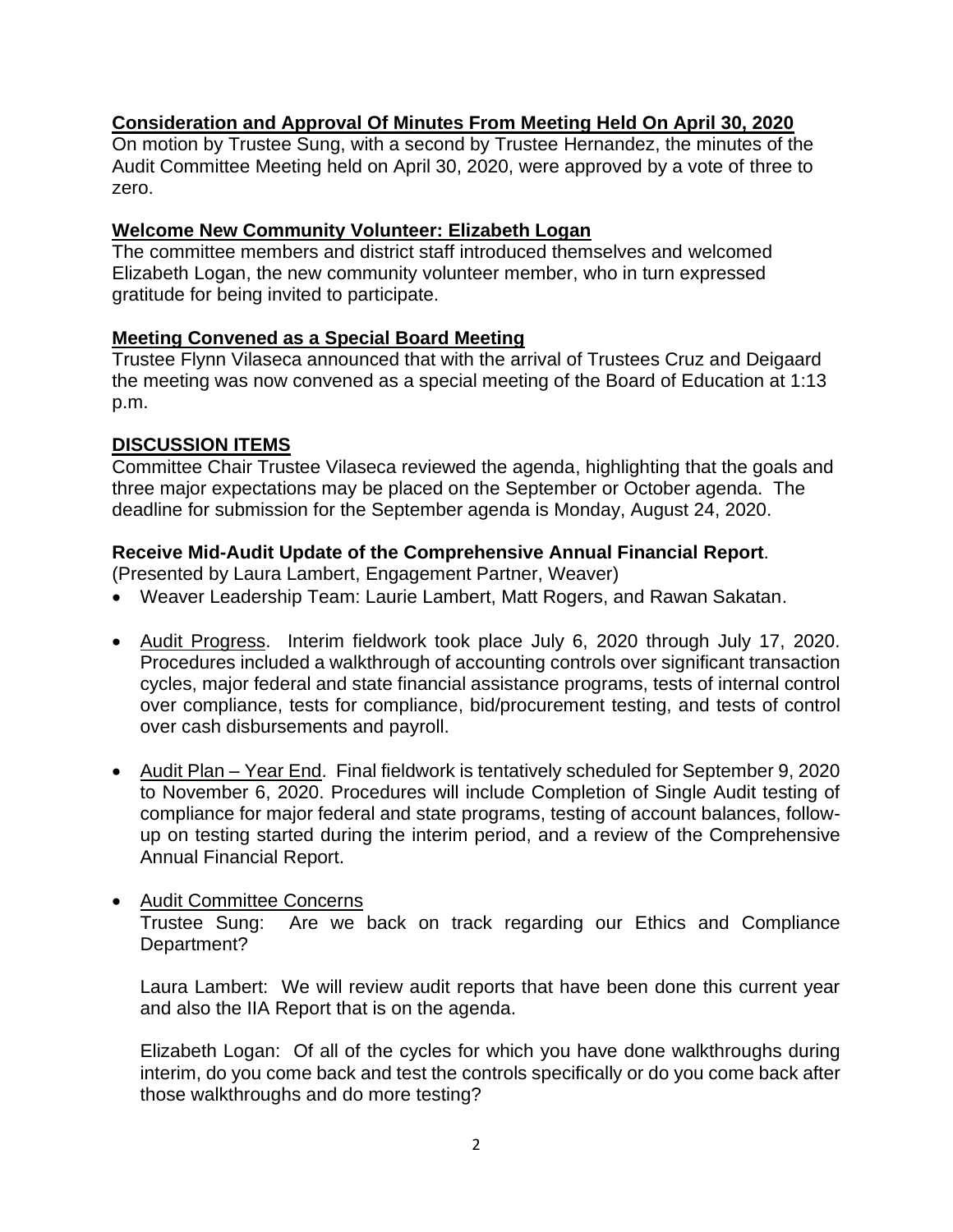Laura Lambert: It depends on the transaction class.

Sherrie Robinson: Follow-up to Trustee Sung's question. I do not remember an ethics and compliance issue related to the annual financial audit last year.

Garland Blackwell: I am of the same opinion. I do not recall an Ethics and Compliance Department issue. There was a concern about a vacancy in Ethics and Compliance. Kurth joined us in August last year, he recently resigned.

Trustee Sung: I thought that was in the Weaver report last year, I might be mixing up two different reports. I would just mention that Procurement, generally, is another area that I would like us to be paying more attention to this year.

• Additional Risks/Additional Services Requested Elizabeth Logan: How do you cover IT risks in the audit?

Laura Lambert: We try not to overlap with Internal Audit; we focus on user access and IT concerns.

Trustee Vilaseca: Are there any recommendations that came out of the Legislative Budget Review that would be appropriate to review to help strengthen our system?

Laura Lambert: We will take that document and include it as part of our planning process.

Trustee Hernandez: Regarding Special Education.

Trustee Vilaseca: Garland is looking at that internally. [She asked Garland Blackwell to discuss how services of external contract firms are leveraged and for what purposes.]

Garland Blackwell: We outsource our IT audits to BDO. They are the primarily IT external auditors for HISD and the contract with them is currently being renewed.

Trustee Hernandez: So, Weaver is also helping with IT?

Garland Blackwell: Weaver performs the external audit of our financial statements for the district.

Laura Lambert: We make sure that the financial statements are not misstated.

Garland Blackwell: We also use other external firms, namely, McConnell & Jones and Whitley Penn to help us complete our annual audit plan or if something comes up during the year that was not planned.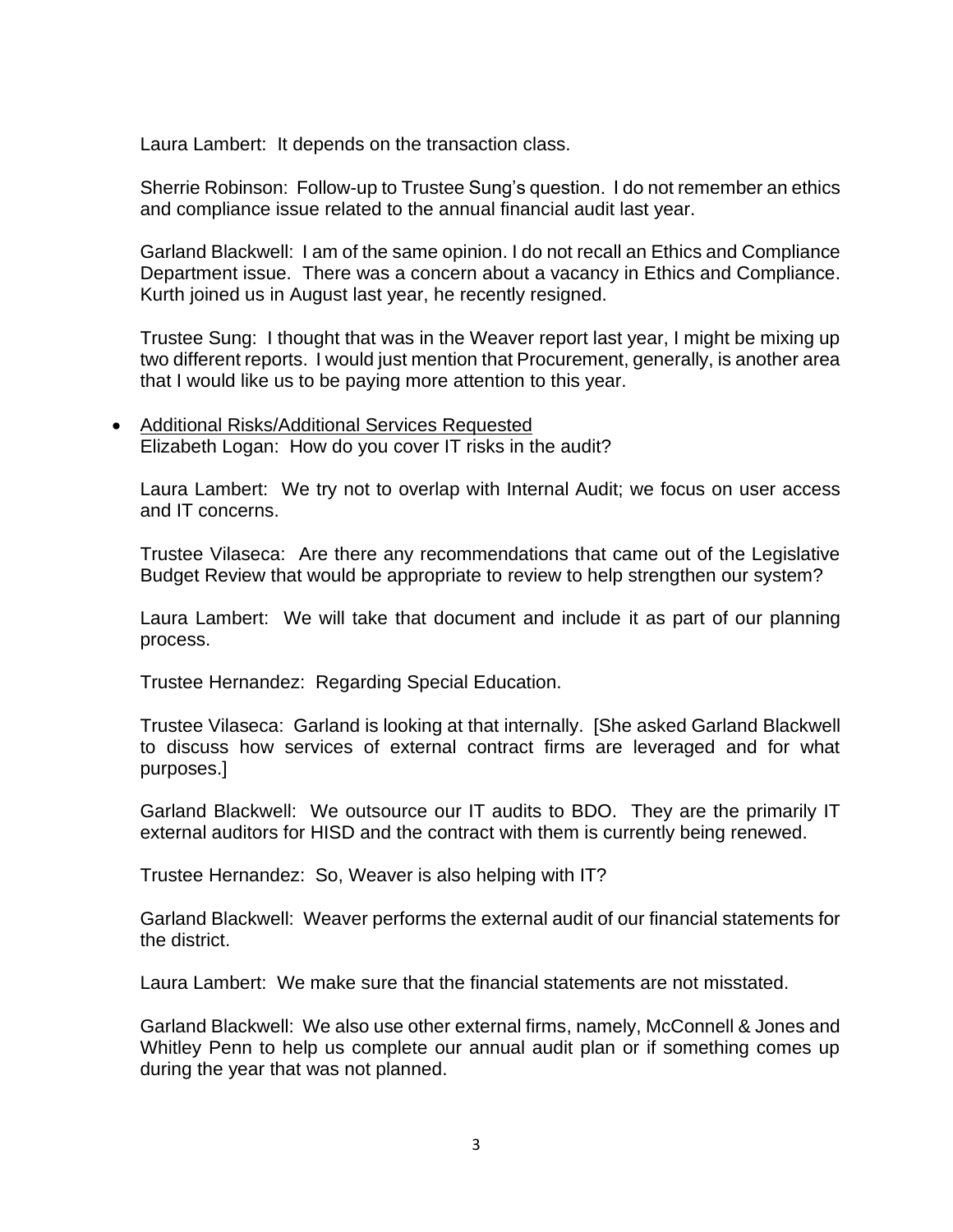Trustee Deigaard: Should we do an audit on COVID expenses and literacy programs under an education audit?

Garland Blackwell: We have a COVID audit plan in the Education Plan section. However, we intend to take a multi-phase approach on that so all three audit practices will be involved. Their separate audit plans are due to me by the middle of September for review and consultation. We also intend to use an external firm to assist with the COVID audit, and BDO has been requested to participate in our COVID audit.

Tammie Mitchell: The Literacy-By-3 audit report went out earlier this year. Based on the management action plan, we will do a follow-up once those actions have been put in place.

Elizabeth Logan: When you think about COVID and virtual school and a lot more people accessing the network externally, do you feel that your cyber security risk has changed or has gone up?

Garland Blackwell: That is why I asked BDO to join us on the COVID audit.

Trustee Sung: Special Education is an important point, especially since that looks different now with virtual learning. So that is a good thing to highlight.

### **Progress monitoring of internal audit plan**

Garland Blackwell: These are broad high-level statistics broken down by our audit practices: Construction Services, Education, Financial Operations, and IT. They are audits in progress, not yet started, and grand total for this year, as well as what is planned for next year. We have a number of audits to get caught up on. My intent is to get caught up on the backlog of draft reports (we issued two this week); my goal is to get those reviewed by end of this month.

Trustee Sung: The 2020 audit plan ran from January to June because we were changing over to our new system. Why are some of the audits not started since they are carry overs?

Garland Blackwell: We are still working on some of last year's audits. Some are ready for my review, there are audits from the previous year that are not finished, and some are in audit progress that we hope to get done this quarter.

Trustee Sung: Where do you project us to be by the next committee meeting (in November)?

Garland Blackwell: Ideally, we will be finished with all of the audits currently in backlogs. By December (January at the latest) we should be halfway through our current year audit plan. One thing that we are going to do to help us with success, is to outsource certain audits. COVID needs to be very controlled and we will hire a firm to help manage the different pieces of the COVID audit.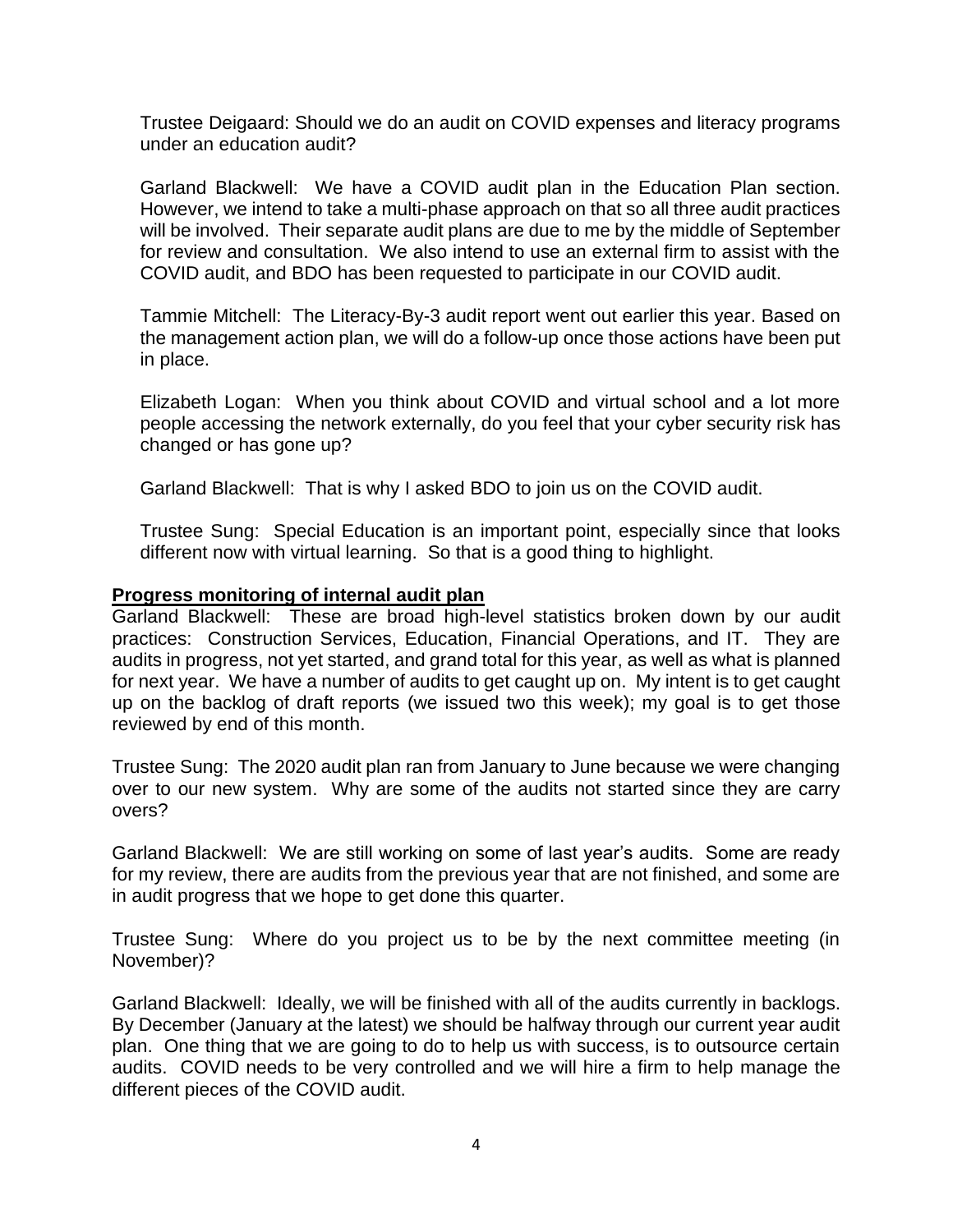Elizabeth Logan: For the next meeting, is it possible to see individual audits as they are closed out and what the ratings were?

Garland Blackwell: Yes. By a rating, what do you mean?

Elizabeth Logan: If there is no rating, that is fine, just a listing.

Trustee Vilaseca: Is that information that can be found in the dashboard?

Garland Blackwell: Yes.

Trustee Deigaard: You are slightly off-track, but you will still be able to complete the full audit plan in the timeframe you intended to complete it. The audits that you are going to outsource, were those always planned to be outsourced?

Garland Blackwell: No, we met as a team within the past two or three weeks and we talked about outsourcing audits and then further identified the specific audits that we intend to outsource.

Trustee Deigaard: Were these outsource expenses budgeted?

Garland Blackwell: They are budgeted now. We have funds in our current fiscal year budget that are designated for outsourcing. We have funds in our budget that we get every year that we have to decide how are we going to use those funds. These are outside payroll dollars; they are to operate the department.

Trustee Vilaseca: You have enough money for the externally outsourced audits from the overall June board-approved budget?

Garland Blackwell: Yes.

Trustee Cruz: When do you plan to have the 2020 audit plan complete?

Garland Blackwell: We plan to get it done by the end of the first quarter of this year.

Trustee Vilaseca: Do you anticipate six-eight months down the road, an additional need to acquire services and do you expect that to happen this fiscal year?

Garland Blackwell: We have scrubbed the audit plan very closely and we have the funds already earmarked for those specific audits. I am confident right now that we will stay on track.

## **Discussion of specific audits (has been loaded to dashboard)**

Garland Blackwell: [Introduced the McConnell & Jones external audit team].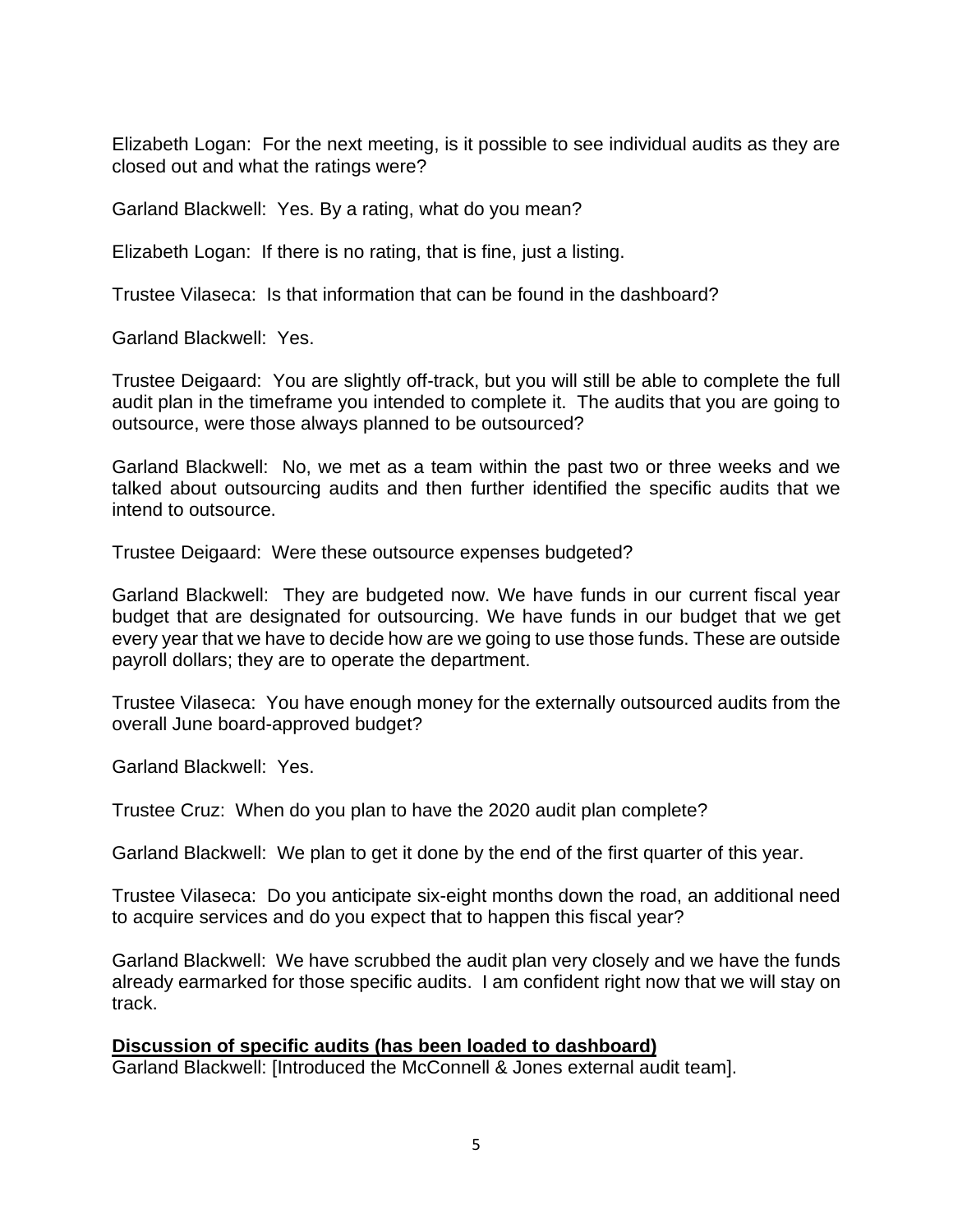Odysseus Lanier: We have prepared a 3-page high-level summary of the budget process audit for HISD. Darlene Brown will make the presentation.

Darlene Brown: This audit was about how can we help the district improve its budgeting processes.

Background: The audit took place October – January when the district was still managing its budget functions through spread sheets (had not implemented the SAP budget module). The district was doing a great job with the tools they had in place. The audit rating was: Some Improvement Needed. We focused on the general fund and we looked at the whole cycle from development to execution and oversight. Objectives were (1) to ensure that there was proper planning taking place, that revenues and expenses were included in compliance with TEA requirements and (2) to ensure budget stakeholders were considered, resources were assigned, and compliance with the Texas Education Code.

Findings: Overall, the district is in compliance with the TEA requirements. The biggest thing that came to our attention was that the Budgeting and Financial Planning Department does not have the authority or executive leadership support to make sure that budgets are implemented in a strategic manner. The budgets are not tied to the District Improvement Plan or the Campus Improvement Plan, and the campus principals have the authority over their budgets, but they do not have accountability for when they have budget overruns and how they are planning their budgets.

Commendations:

- Continued Professional Development—a minimum of 40 hours annually
- Multiple budget workshops/presentation during the fiscal year

Recommendations:

- 1. Cease decentralized budgeting for campuses, at least at this point in time, until policies can be put in place to hold campus principals responsible for budget overruns. Establish policy guidelines for what should be included in the budget.
- 2. Develop and implement policies to enforce accountability for when budget managers overrun their budgets.
- 3. Establish a Finance and Budget Committee to monitor the budget and set policies.
- 4. Adopt fund balance and contingency fund policies Mr. Lanier: A fund balance policy and contingency fund policy (usage and percentage of budget) should be in place to govern how to properly use the contingency fund.
- 5. Make budgets cycle-based where every year all expenses are analyzed and tied to campus improvement plans and district improvement plans.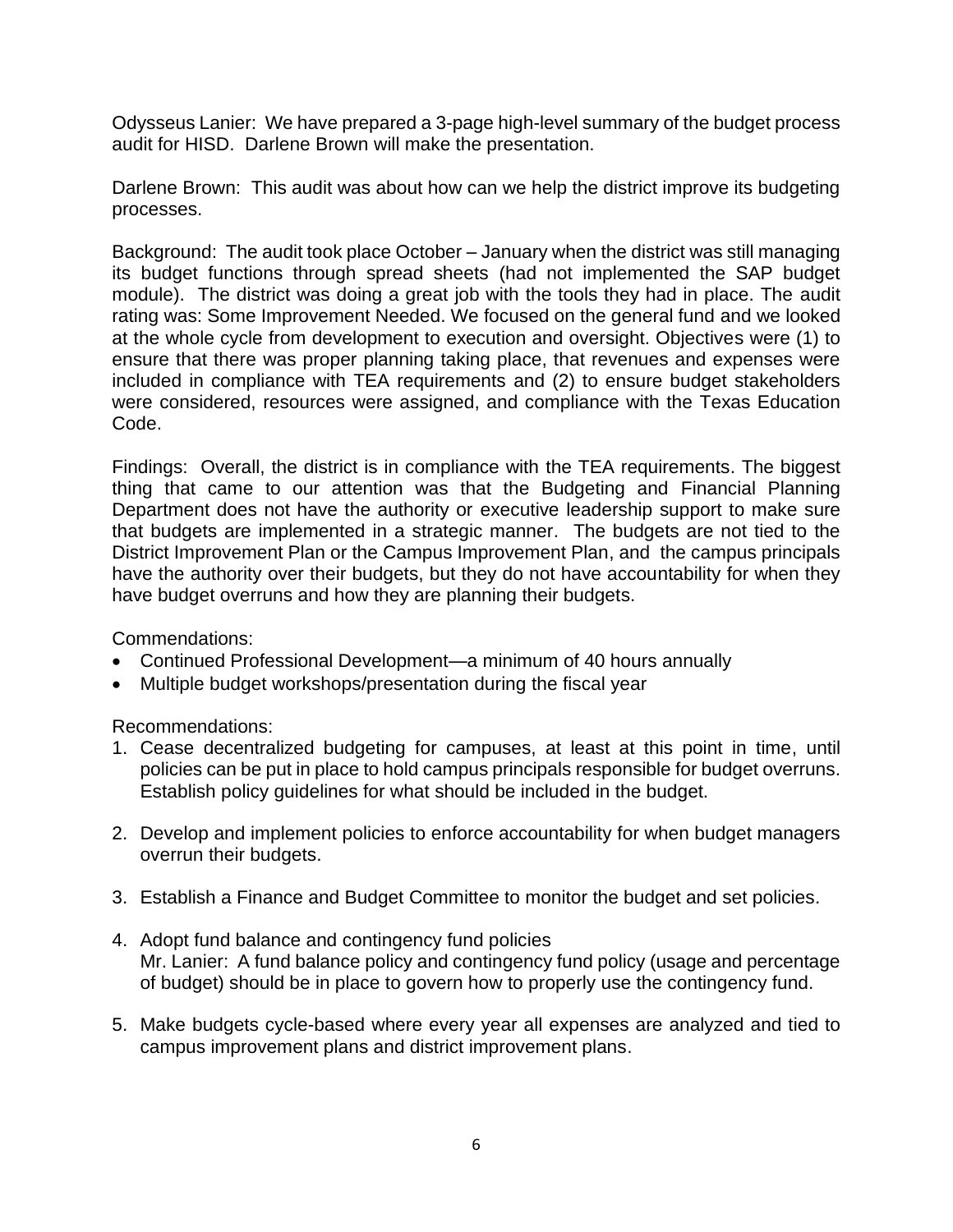- 6. Provide monthly budget-to-actual detailed reports to the board with a description as to why there is an overage or underage for each major line item.
- 7. Add more staff in the Office of Budget and Financial Planning to adequately support departments and campuses in planning and administrating their annual budgets.

Trustee Deigaard: Regarding Recommendation #1. My interpretation is that this is not a judgement of centralized vs. decentralized, but that how we have been practicing decentralization has resulted in some problems for us and the recommendation, therefore, is that we should return (for a period of time) to centralized budgeting to get a better handle on this by putting some controls/accountability in place. It is not necessarily a permanent recommendation, just that the way we are doing it is not optimal. Am I correct?

Darlene Brown: That is correct. Campus principals know where they need to have some money and that is why we were saying that you centralize key parts of that budget but yet still allow campus principals to have some discretionary funds that they can use where needed, until you can get better policies in place.

Odysseus Lanier: Regarding accountability. In the budget process, if the campus principal overspends, their budget will be reduced the next year and they get a waiver, there is no accountability for overspending if you get a waiver.

Trustee Sung: Regarding the recommendations. Are these common practices in other large school districts?

Odysseus Lanier: Yes, strategic budgets and fund balances.

Trustee Sung: What evidence do you look for in the linkage between the formal budget and the district and campus improvement plans?

Darlene Brown: When you have your budget document you would have a bucket of money allocated to a specific objective or goal, or improvement and that is how you would monitor how much was actually spent relative to how much was budgeted and what was accomplished.

Trustee Sung: Where can we get best practices of districts that do this?

Darlene Brown: We can provide that.

Trustee Cruz: I would also like to see samples from other districts. What does it look like for our district to have stronger accountability for our principals and cycle-based budgeting; that would be important for next steps?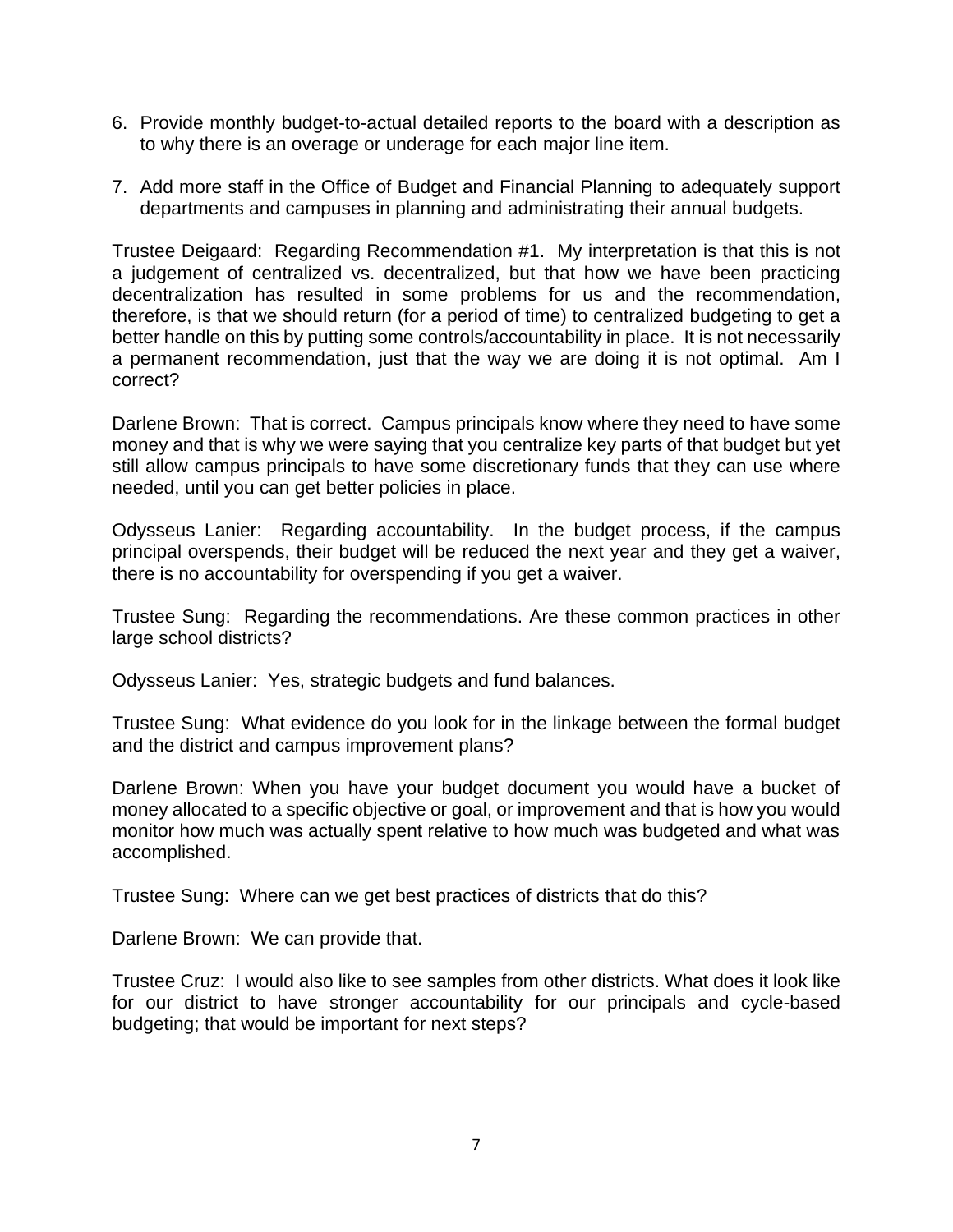Darlene Brown: The reason that you did not have cycle-based budgeting right now is that the tools are not in place to do those analytics. Once the SAP budget module is up and running, you should be able to do that.

Trustee Cruz: Is that what we are moving toward?

Darlene Brown: To my knowledge.

Glenn Reed: Yes, we are.

Trustee Hernandez: Do you know when that will be fully implemented?

Glenn Reed: Yes, the board approved the budget system in April of last year. Phase 1 (personnel projections) went live in February. We are now in Phase 2 where people will be able to do their budgets online in the system (goes live February 2021). This will give much more visibility to everyone in the budget process.

Trustee Vilaseca: Can we have a summary of the 25-page document?

Darlene Brown: We can prepare a summary.

Garland Blackwell: A summary would be very helpful.

Trustee Hernandez: Regarding Recommendation #7. Is there a recommended number of staff to add?

Darlene Brown: Because COVID has changed things—the way everybody works and the resources--this would have to be analyzed to determine staff needed to support campuses in the future.

Trustee Hernandez: If it were pre-COVID, what number would you think?

Darlene Brown: Pre-COVID, I would say five, possibly seven.

Glenn Reed: Right now, we have about two experienced budget analysts on a team of five. They each have about 55 campuses each. The sheer number of campuses makes it difficult to do any follow-up.

Trustee Sung: In the four recommendation groups; three of the four is implement as proposed. Under budget monitoring, it is to implement alternative plan. Why is it different?

Glenn Reed: One of the issues is that we have no way of tracking monitoring of budgets.

Trustee Cruz: Will that change with SAP?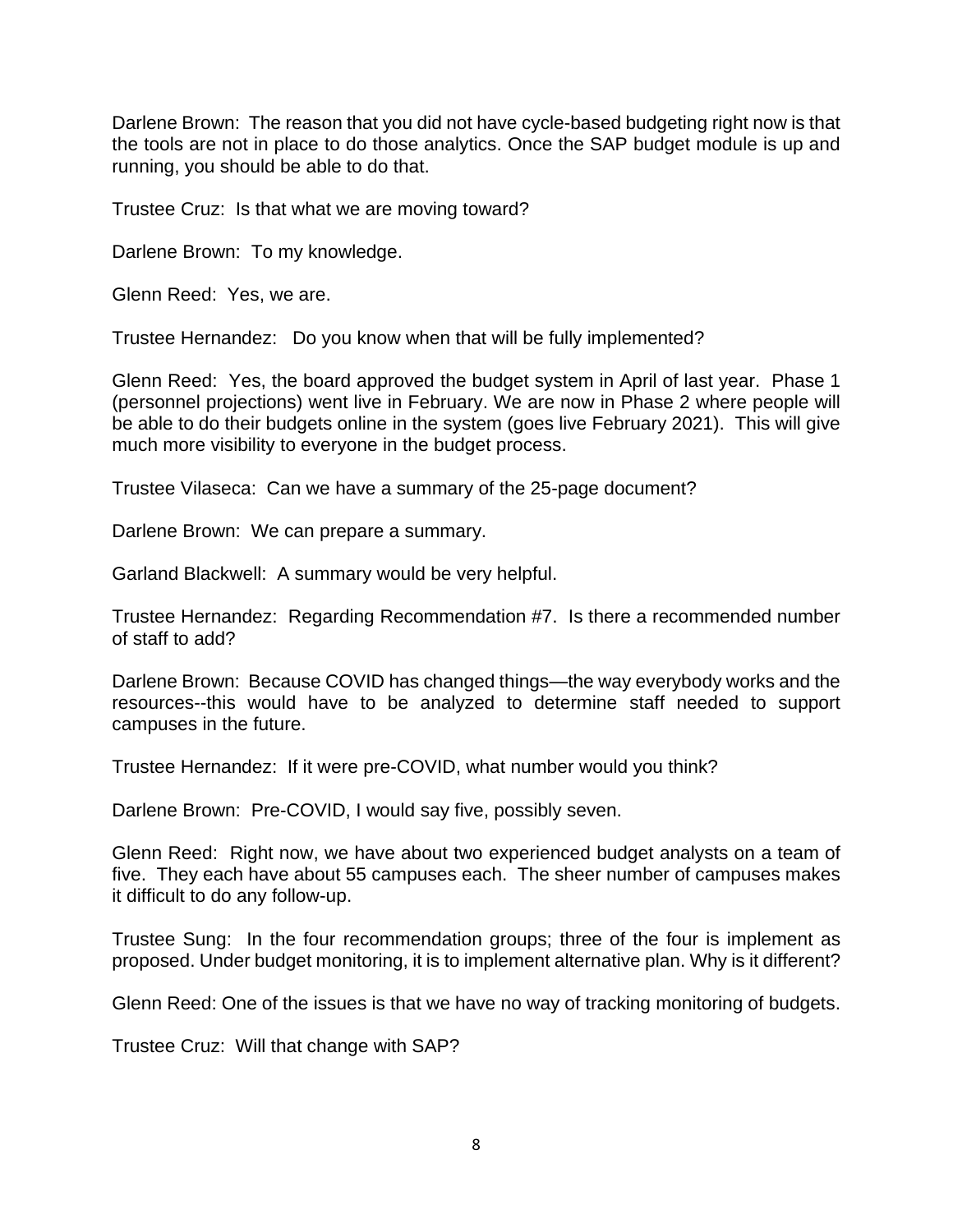Glenn Reed: SAP does not track every single report and everything that you run. I have no way to see that principals or someone is running reports.

Trustee Hernandez: It is not an option, at all, for SAP.

Glenn Reed: Not that I am aware of, to log every budget report that they run.

Trustee Deigaard: I will discuss best practices with Dr. Lathan and do research to get a plan for how we are going to respond before we set our next budget.

Trustee Vilaseca: Agreed with Trustee Deigaard. Also, once some of the recommendations have been implemented, we need to have a follow-up audit.

Garland Blackwell: A follow-up audit on this is critically important but also the timing is important for implementation. Some of this will take some time for the administration to implement and to see that they are working as intended. Maybe a follow-up to this report should be done in two years after this report. I do not think we should go beyond two years for this report; maybe a year from now. I am open to stakeholders' input as to when it should be done.

Trustee Sung: In the report, the administrative response has the completion date of June 2021 for every recommendation. It seems that the administration has a plan to complete the recommendations within the year.

Garland Blackwell: We can put it in the next audit plan that we pursue, I just want to make sure that we are careful about the timing.

Trustee Deigaard: Has the administration already drafted a plan on this?

Glenn Reed: Right now, we are working on each piece, individually, and our expectation is to get it done by June 2021. Most of it is contingent on the SAP budget planning tool going live in February.

Trustee Deigaard: Some of these do relate to governance. So, if there is already a plan drafted and the administration has its timeline for things getting completed, it does need to dovetail with our board work.

Odysseus Lanier: When you look at the recommendations, there are those with governance implications and policy and those that are process oriented. We need to dissect the ones that are for the board and the ones that are for the executive team leadership and let's do a time phase implementation of those; some may be able to be implemented earlier than June 2021. McConnell & Jones is available to do a follow-up audit.

## **Discuss annual department goals**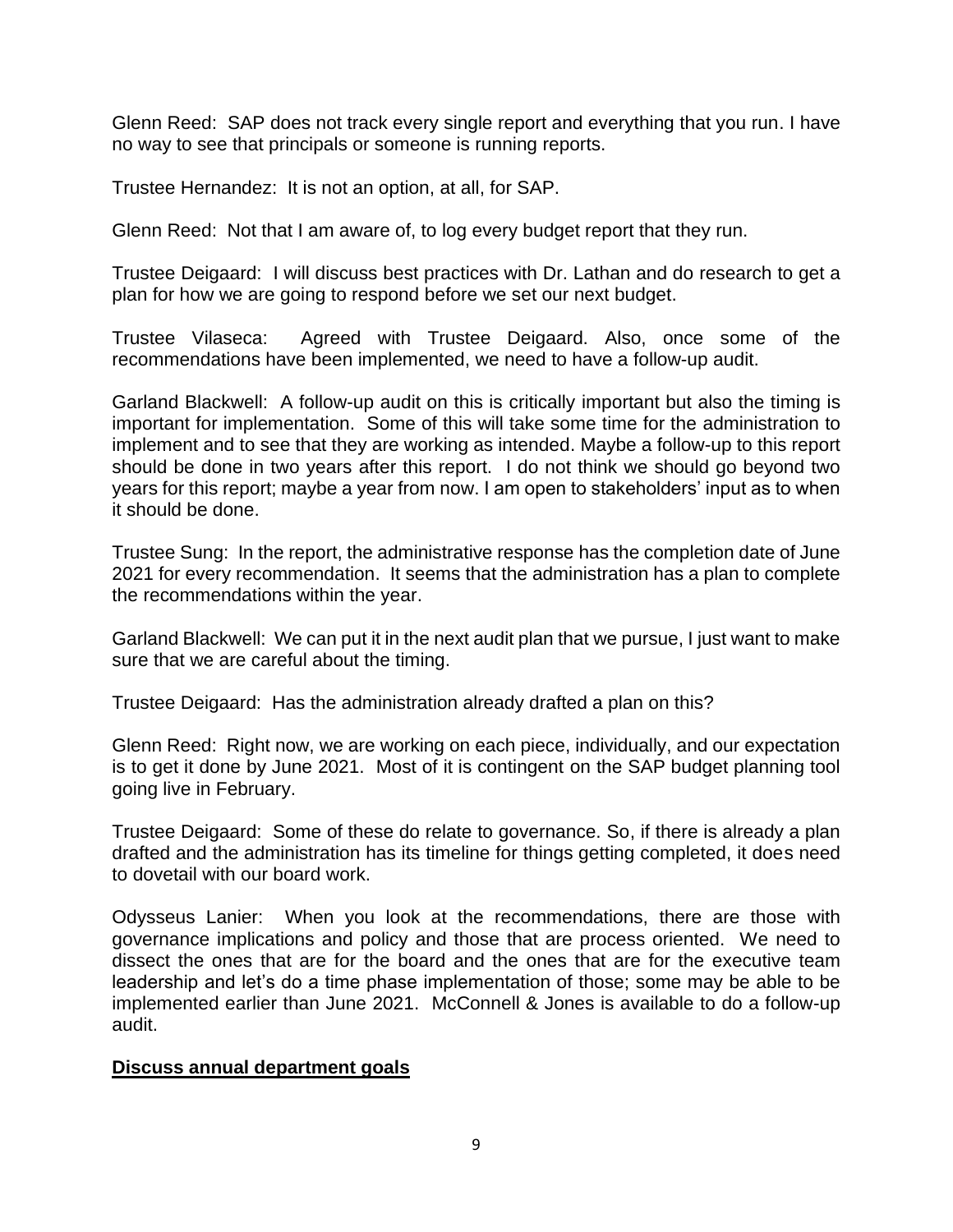Garland Blackwell: We have three very important goals for each of the pieces of the Office of Internal Audit and three for Ethics and Compliance.

# **Internal Audit**

- 1. Complete the Board approved Audit Plan. Completing the board-approved audit plan is our number one goal for this performance period.
- 2. IIA Standards Section 2000: Remedy the areas that were identified as needing improvement in the Department Assessment. We went through a very exhaustive assessment of the department, and it is extremely important to correct shortfalls in Section 2000 of the Redbook (audit standards) and get those fixed as soon as we can.
- 3. Create and implement an action plan to prepare for the department's assessment under the government auditing standards (Yellow Book)**.** This is required and it is overdue. It is tasked for within two years. We want to create and implement the action plan during the 2020-2021 performance period and have the assessment done after that.

# **Ethics and Compliance.**

- 1. Issue a Compendium of Predominant Ethics and Compliance Issues. This was a goal last year and we did not get to it, so we are rolling that goal forward.
- 2. Hire an ethics and compliance manager and a senior ethics and compliance investigator.Kurth decided to resign, and we have a vacant investigator position, so it is important to get those two positions filled as soon as possible during the current year. One thing that I am concerned about is that the position was downgraded from 35 to 32 which makes it more difficult to get an experienced manager to run that department at the lower salary.

Trustee Vilaseca: What is that difference in the salary pay grades?

Garland Blackwell: The previous manager was making \$135,000 a year and the one who just resigned was making (I believe) around \$96,000, a pretty significant gap. A higher salary may help us to find someone.

3. Pass the E-Rate Audit. We need to do an e-rate audit, the district got written up fairly well in 2015 in the audit that was done by Deloitte. It is time now (after five years) to follow-up on that and do a new e-rate audit and that is in the board-approved audit plan. We need to get that done during this performance period.

Trustee Cruz: We say 2020-2021, can you give me the month?

Garland Blackwell: July this year through June next year.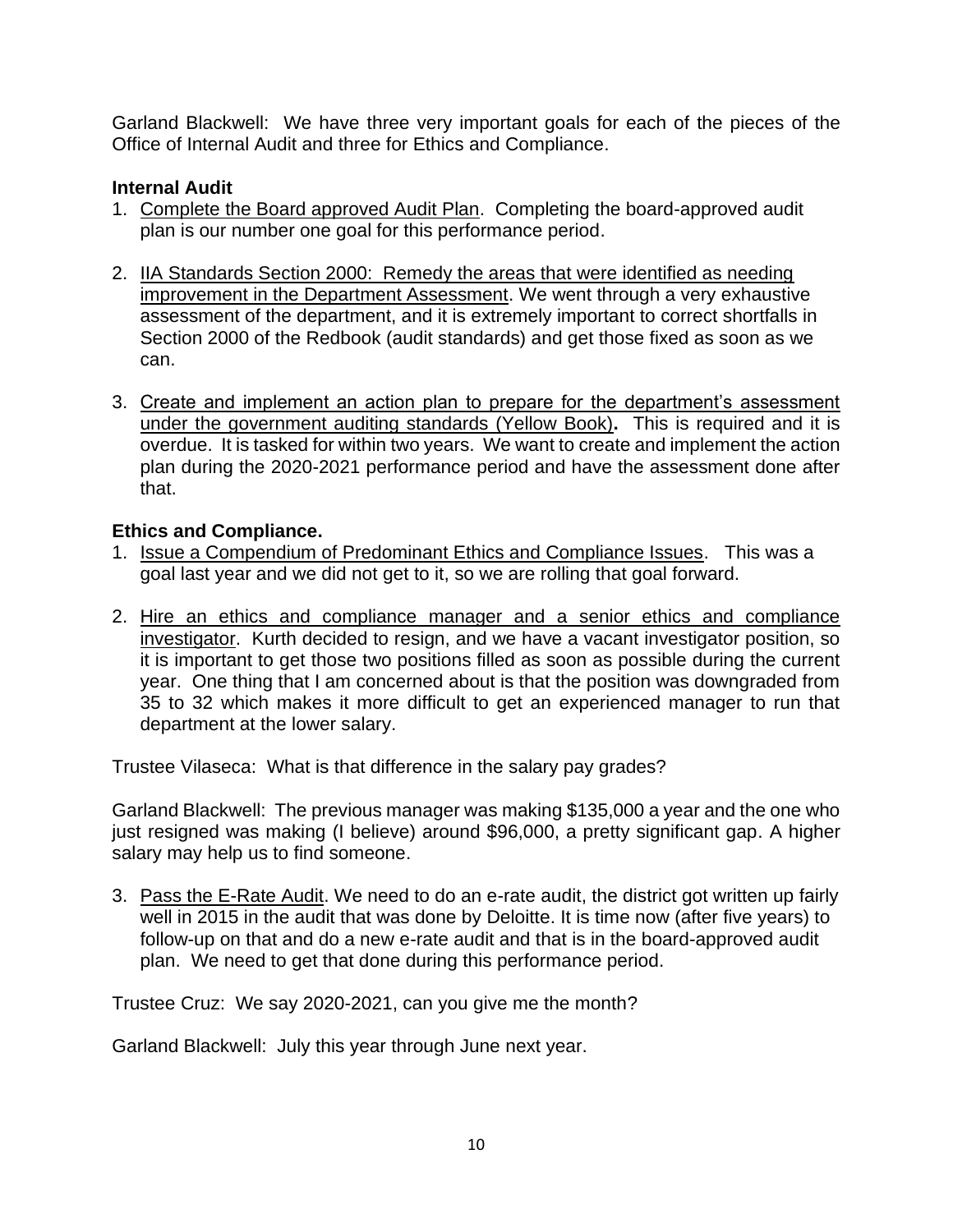Trustee Cruz: What is the department doing regarding vacant positions besides working with HR?

Garland Blackwell: We advertise vacant positions on HISD's network, and advertise in outside organizations, i.e., the Institute of Internal Auditors and the Houston Ethics Group.

Trustee Sung: Regarding pay grades for the Ethics and Compliance manager. President Deigaard can you facilitate Garland talking to Dr. Lathan about the pay grade question for the Ethics and Compliance position?

Trustee Deigaard: Yes, I will do that.

Trustee Vilaseca: This will be going forward for approval by the full board in September. Lisa, is there any additional information needed for the cover so that we can get this wrapped up by Friday?

Lisa McBride: This will probably be information to the board, the board can approve it or not. The critical piece is which three of these department goals will become a part of the major expectations for Garland's performance evaluation.

### **Three Major Expectations**

Garland Blackwell: I was trying to make a distinction between goals and expectations and decided that perhaps expectations are things that are in support of the goal or an outflow from executing the goal. These are the three our team developed for this performance period:

- 1. Identify potential cost savings \$250k \$500k. This is usually included by audit departments. We will be on the lookout for opportunities based on costs.
- 2. Remedy all issues from IIA assessment related to standard Section 2000. We must fix them.
- 3. Develop an online training course for District employees on the Employee Code of Conduct. All district employees could benefit from training on the Code of Conduct, open to Dr. Lathan's direction on this item.

Trustee Vilaseca: Have you had the opportunity to talk with Dr. Lathan regarding #1 and #3? #1. Is that a rigorous amount of potential savings; how did you come to that range, and #3. If there is a Code of Conduct online training course, are you assuming responsibility to develop that and it will be pushed out by the district?

Garland Blackwell: I have not discussed the potential cost savings topic with Dr. Lathan, but I am open to the conversation. Looking for cost saving is routine with audit departments. This is new with our audit management team. The dollar range can be up for discussion. Since this is our first time doing it, the target is fairly low, it is a start.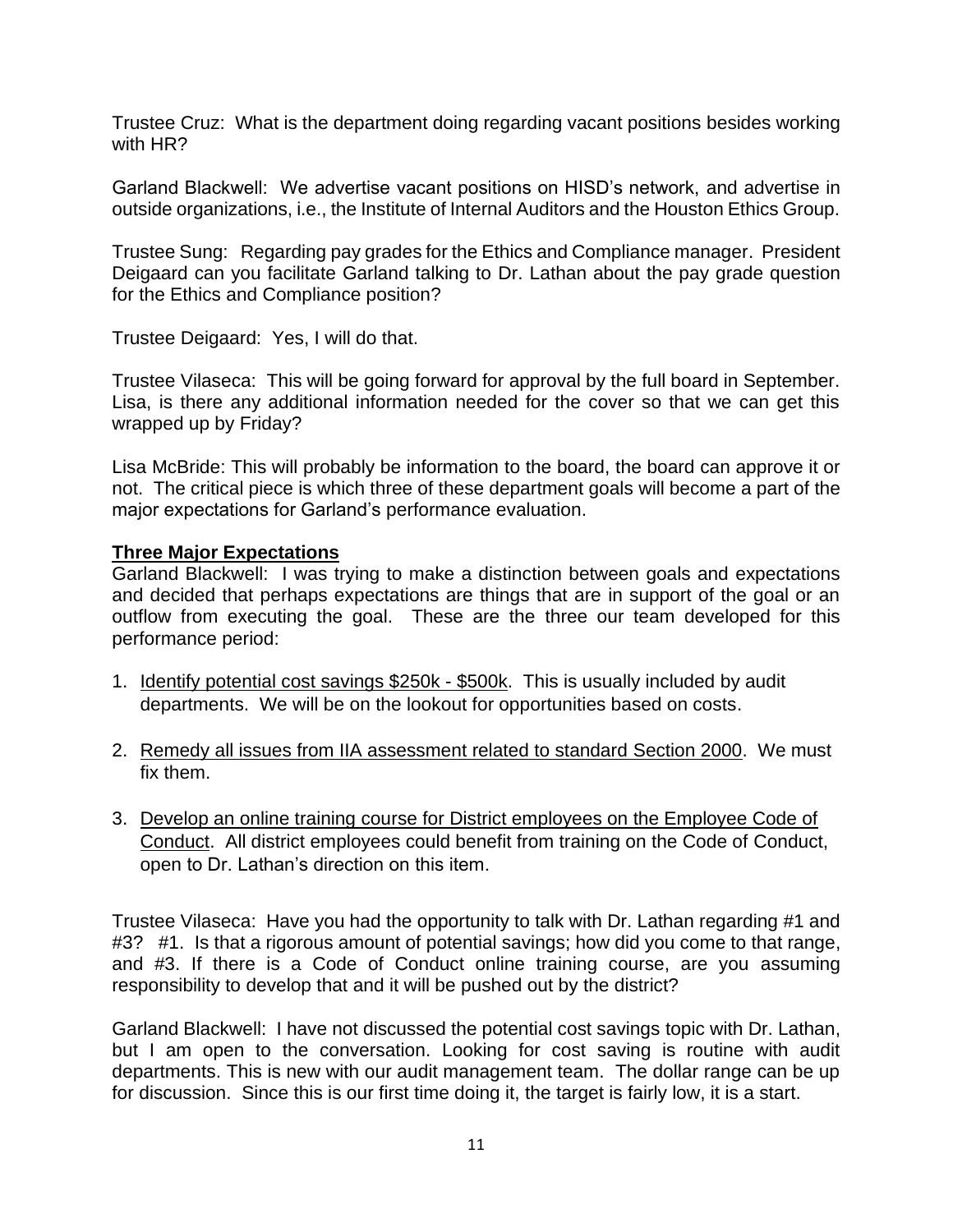Trustee Vilaseca: I do not know if that is a necessary step and if you have time to meet with her. I would think that at least for the online course,

Garland Blackwell: It was a goal to get the Employee Code of Conduct done last year so we accomplished that goal. The question is how to get that out to all district employees now; probably the best way to do that is an online course, we can work with the appropriate people to get this done during the performance period. I think Dr. Lathan would support it. She and I will correspond on this one as soon as we can.

Lisa McBride: Regarding the Employee Code of Conduct. I have not seen that document and my only concern would be if it is broader than audit-specific employee issues. There are board policies regarding issues such as Sexual Harassment, Procurement, Nepotism, and Conflict of Interest. If it gets into some of those issues, a final check may need to be made against those board policies just to be sure we are speaking in one voice.

Trustee Cruz: Looking at the potential cost savings, that does seem extremely low, does it make sense to change it?

Garland Blackwell: This is the first time that this particular audit team is being confronted with this. They would now have to make sure that as they pursue their audits, they are open for potential situations where the district could have cost savings opportunities. I am not opposed to raising it, I was looking to it as a starting point.

Trustee Sung: I pulled up the expectations from last year and realize that we have taken off the dashboard. Is that because we finished the dashboard; we consider it complete?

Garland Blackwell: I would say it is about 99% complete.

Lee Huang: At this point, we have achieved the goal of establishing and implementing the dashboard. Maintaining the dashboard is an on-going process. It is not a goal for this audit presentation

Trustee Sung: I just want to make sure that not only is the technology for the dashboard up but that it is getting full use.

Lee Huang: We are not dropping the dashboard. We are continuing to enhance the functionality, adding value to the audit process to serve stakeholders. We are collecting suggestions, comments, and recommendations from the stakeholders.

Trustee Sung: I do not know how my colleagues feel about that--should it be a major expectation or goal?

Trustee Vilaseca: Are you proposing replacing one of the three major expectations with the dashboard implementation and use?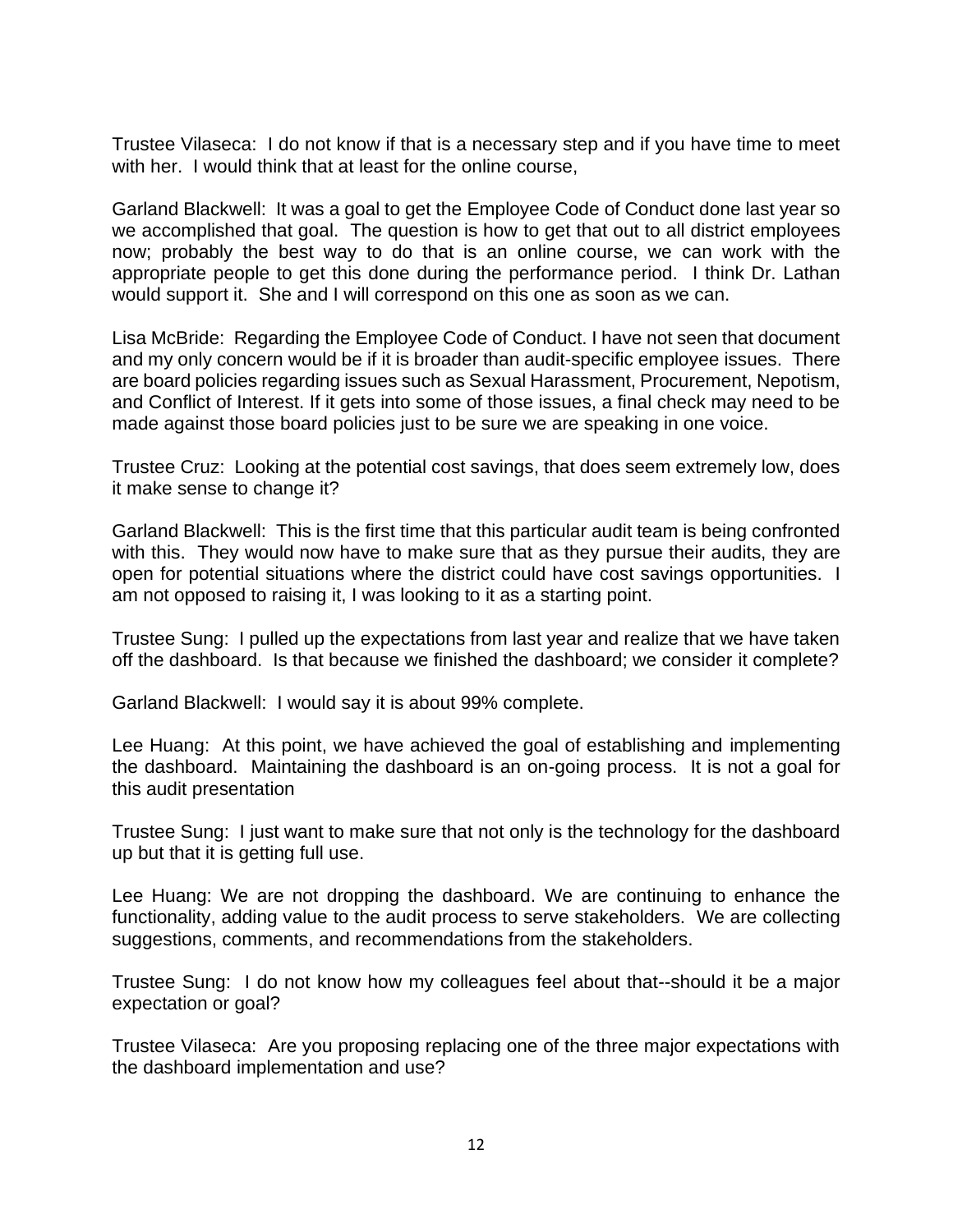Trustee Sung: I think it is something that we might consider. There are some things that we had hoped for that are not there yet. The other thing is the catch-up on the backlog of hot-line calls – should that be a goal as well.

Garland Blackwell: The way I weigh them is what items are the most important to the school district. I am remiss on one thing, I have not sat down with Dr. Lathan to get her thoughts on expectations, she might have some changes. We should give her a chance to weigh-in.

Trustee Vilaseca: It sounds like this is still in discussion, we are not ready to take to the board in September. We can continue to provide feedback. Perhaps we should plan for the October board agenda.

Trustee Hernandez: Regarding developing an on-line training course. Is that something that the Audit Department usually does, or should that be something for another department?

Elneita Hutchins-Taylor: It may be being reviewed by HR right now, and we need to do a thorough legal review on it as well. I think it will be a collaborative between Auditing, Human Resources and Legal to get a final product.

Garland Blackwell: I agree with you Elneita. Also, how we are going to train should be incorporated into the discussion.

Trustee Deigaard: Regarding the expectations, what gives us the biggest return on investment of our resources in our audit function? Regarding the Code of Conduct online course, what is the problem it is trying to solve? What are the things that need to be addressed in the audit function? How do we measure the success of implementing the expectation?

Trustee Sung: I share Trustee Deigaard's hesitation around the Code of Conduct online training. What is the most important thing that needs to be done in the area of ethics this year? Regarding cost savings, I appreciate why Garland would want to start with the limited goal and then come back with higher goals in the future. Trustee Vilaseca, if you want to work with Garland and Dr. Lathan (on behalf of the committee) to bring any modifications to these expectations to bring to the board, I agree with that.

Garland Blackwell: I would not have a problem with changing the cost savings to a million dollars (that would double the end-of-range value) as a starting point for my team. As for the Code of Conduct online training, it was a goal of our team last year to create the Code of Conduct, so it seems that a natural outflow from that is to get people trained on that Code of Conduct. If there is something more important than training on the code, we are open to changing that.

Trustee Deigaard: The problem with #1 is what are the numbers in the cost savings expectation being based on? It should be an achievable and meaningful expectation.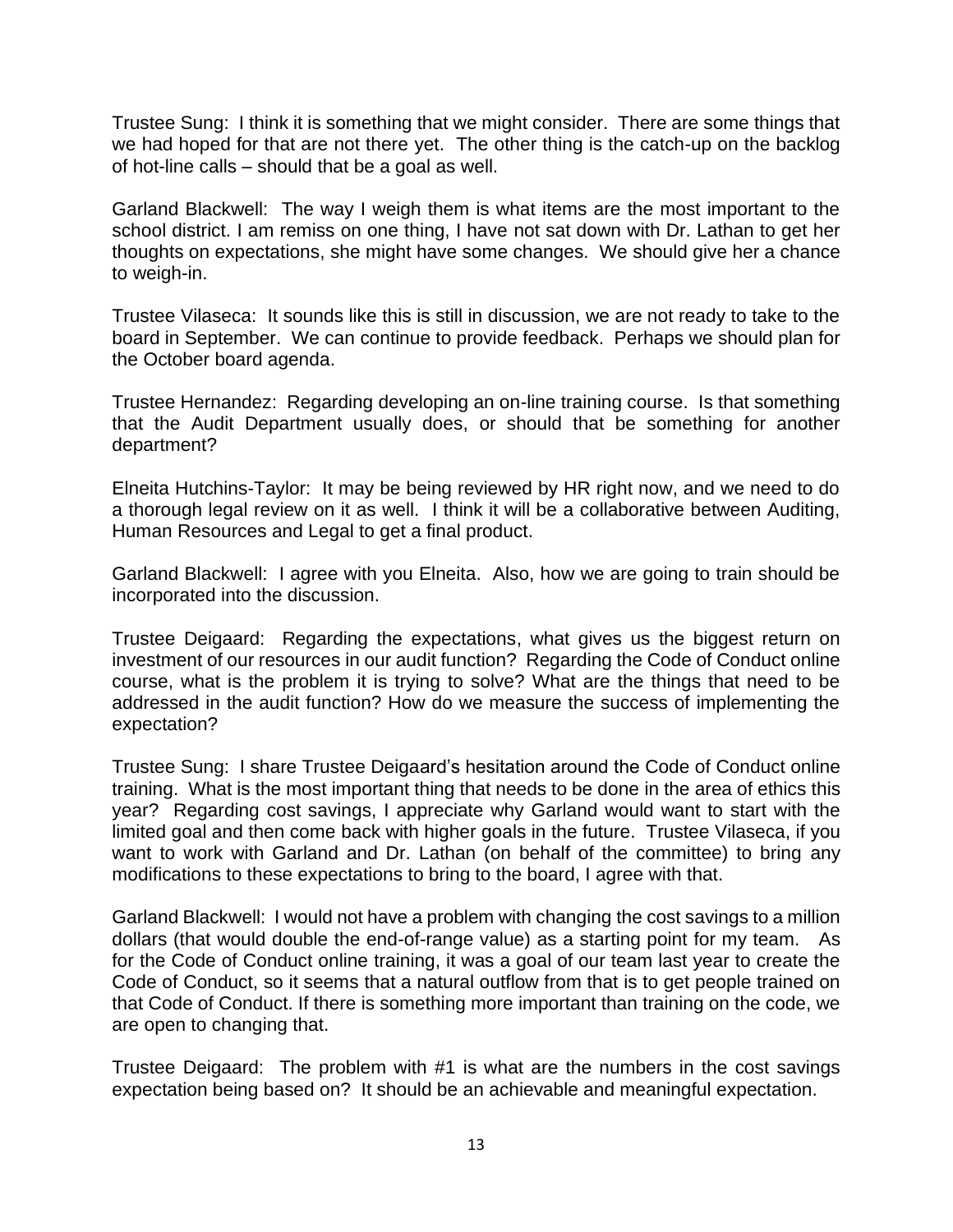Garland Blackwell: No scientific process was used for that. From my experience with other audit departments, I know that it is usual to try to achieve some cost savings.

Trustee Deigaard: So, we are not currently tracking costs. Perhaps the better thing would be not only to identify but track, and it does not have to have a number tied to it.

Garland Blackwell: I am okay with that.

Trustee Vilaseca: I agree.

Garland Blackwell: How do we want to reword number one – just make it a practice in all of our audits to be on the look-out for potential cost savings and either we did, or we did not?

Trustee Sung: Garland, if this is something that you have seen done in other places where you have worked and you are comfortable with it, I would rather us not try to rewrite this expectation and just say "track" potential cost savings.

Trustee Deigaard: Does having a particular number in there have an effect of having the audit staff focusing on things that have cost savings as opposed to effectiveness of dollars spent?

Garland Blackwell: It would change the culture because the team is focused more on internal controls as opposed to the potential financial impact in the absence of financial controls. This is a way of trying to put the two together. I am also open to something that you think is more important.

Trustee Vilaseca: Garland, would you like more time to think about this and work with Dr. Lathan to make any revisions and then bring this to the board for approval at the October meeting?

Garland Blackwell: I am open to that. Sounds like everyone is okay with #2. It seems like the difficulty is with #1 and #3. I do strongly believe employees need to be trained on the Employee Code of Conduct.

### **Ethics and Compliance Update: Status of AlertLine Cases**

Garland Blackwell: We reviewed all of the items that Kurth inherited and are focusing on things that are important. Things that were really old were eliminated. The net result is that the total open cases is 15 and the team is working on those currently.

Trustee Hernandez: Can you explain the chart by giving background information. These were investigations that were opened?

Garland Blackwell: The transition was when Kurth joined in August 2019. Since then, some cases were opened; some closed. Result is that 15 are currently open (actively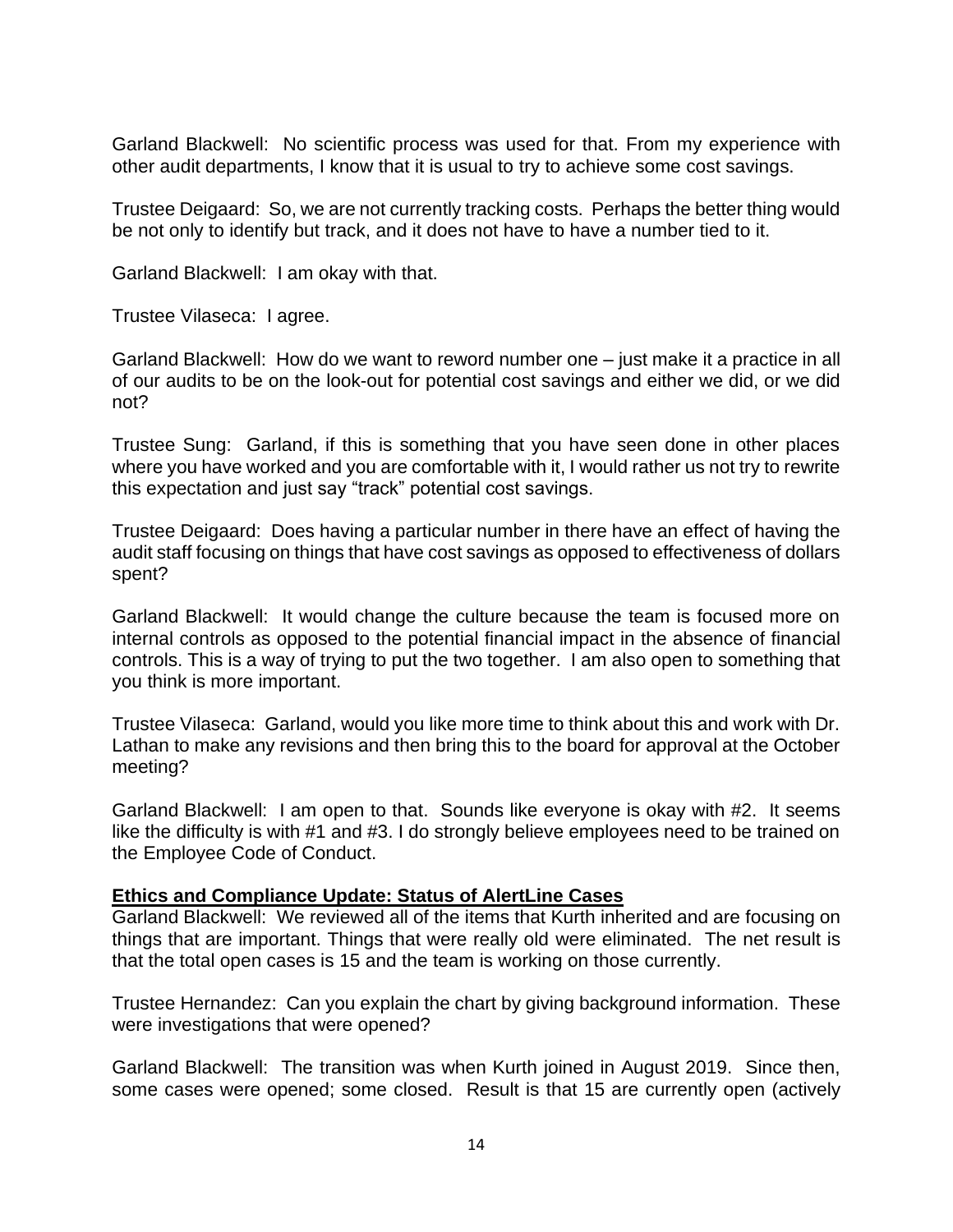being investigated). Cases refer to someone calling the Alert Line and reporting an allegation. Cases may be shared with Human Resources and Employee Relations. External law firms handle cases involving chiefs.

# **Review audit committee charter and make recommendations to board for revisions if any**

Upon motion by Trustee Sung, seconded by Trustee Cruz, the Review Audit Committee Charter And Make Recommendations To Board For Revisions item was postponed to the next Audit Committee Meeting. The motion passed by a vote of 5 to 0.

# **The Institute of Internal Auditors (IIA) Audit Report – Summary and Next Steps**

Trustee Vilaseca: We received this report about a month ago from the IIA. We did well on this report, and it merits having a discussion with the full board.

Garland Blackwell: Internal auditors need to ensure that they are in conformance with the Institute of Internal Auditors' (IIA) Red Book and Blue Book; especially the Red Book which has seven mandatory sections for evaluation. The Blue Book is a resource for quality assessments. We were successful on all assessments except for one, Section 2000; an action plan is being created to get bring it up to par. Assessments are generally done every five years, but if the board would like them done more frequently, I am open to doing that.

Trustee Deigaard: If we do assessments every three years instead of every five year, what is the impact?

Garland Blackwell: We would have the opportunity to get some items classified as worldclass.

Trustee Deigaard: How much does it cost?

Garland Blackwell: It was planned to be \$30,000 with them coming to visit us, however, because of COVID, it cost us \$25,000.

Trustee Deigaard: Regarding the recommendation that we include this as a presentation in a regular meeting. What meeting and how much time will be needed?

Trustee Vilaseca: This is an informational item.

Garland Blackwell: It could be as simple as letting the public know that their audit department was assessed and it received the highest rating from the IIA, which is generally conforms.

Trustee Deigaard: I agree with that. Which board meeting do you want this on Madam Chair?

Trustee Vilaseca: I recommend the September board meeting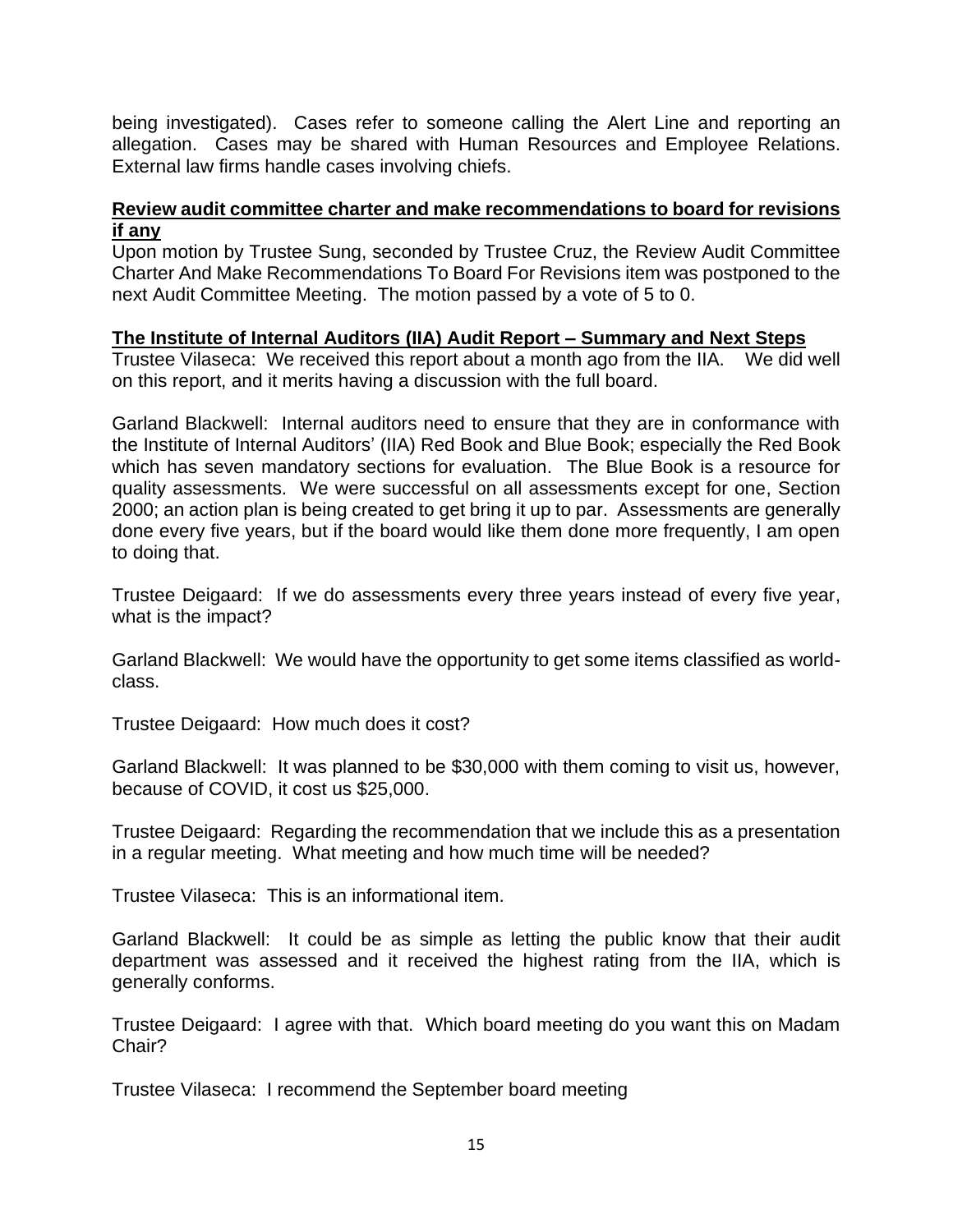Trustee Deigaard: If this is only a five-minute item, I do not see a problem in putting it on the September agenda (will go over with Dr. Lathan on Friday). Send the agenda item and attachments to me by Friday.

Trustee Vilaseca: Garland, send the two slides to Board President Deigaard.

Lisa McBride: Normally for the board (since you do not have a chief) I assist. There is a template from Board Services to be completed.

Garland Blackwell: I think it will be a "J" item if I do the presentation.

Trustee Vilaseca: Garland, send to Vermeille Jones and Brian with the two slides and the cover by Friday at noon and copy Board President Deigaard.

### **Discuss changes to audit plan as response to COVID-19 emergency**

Garland Blackwell: As discussed earlier, we are using a multi-phased approach.

#### **Dashboard update**

Garland Blackwell: It is an active dashboard that is being maintained. We need to provide video training clips for board member and chiefs. Next steps are soliciting ways we can enhance the dashboard to make it more functional for stakeholders and the board. Email suggestions to Lee Huang and copy me. Lee is putting together a training regarding the dashboard.

Trustee Cruz: Is it possible for our community volunteer to have access to the dashboard or is that a security issue?

Lisa McBride: It depends on what gets reported on the dashboard. The concern is confidential information. If any legal advice or anything that is employee-specific about conduct or corrective action is reported in the dashboard, then that is confidential information and needs to stay within the group that the privilege applies.

Garland Blackwell: Also, Legal Services weigh-in on audit reports when we cite law, so their comments/feedback would be in there, too.

Trustee Vilaseca: When we approve the minutes, is this backup information made available to the public as well?

Vermeille Jones: We never post any additional documents on the website unless we are told to post those additional documents; we post the minutes.

Trustee Vilaseca: I think it would be better to have this information made available to the public as well. I do know that in the packet that was mailed to us, there was in one pdf file, open and closed. Next time, we need to have one pdf file, open, going to everybody and a separate pdf file that is closed, only going to committee members and Legal.